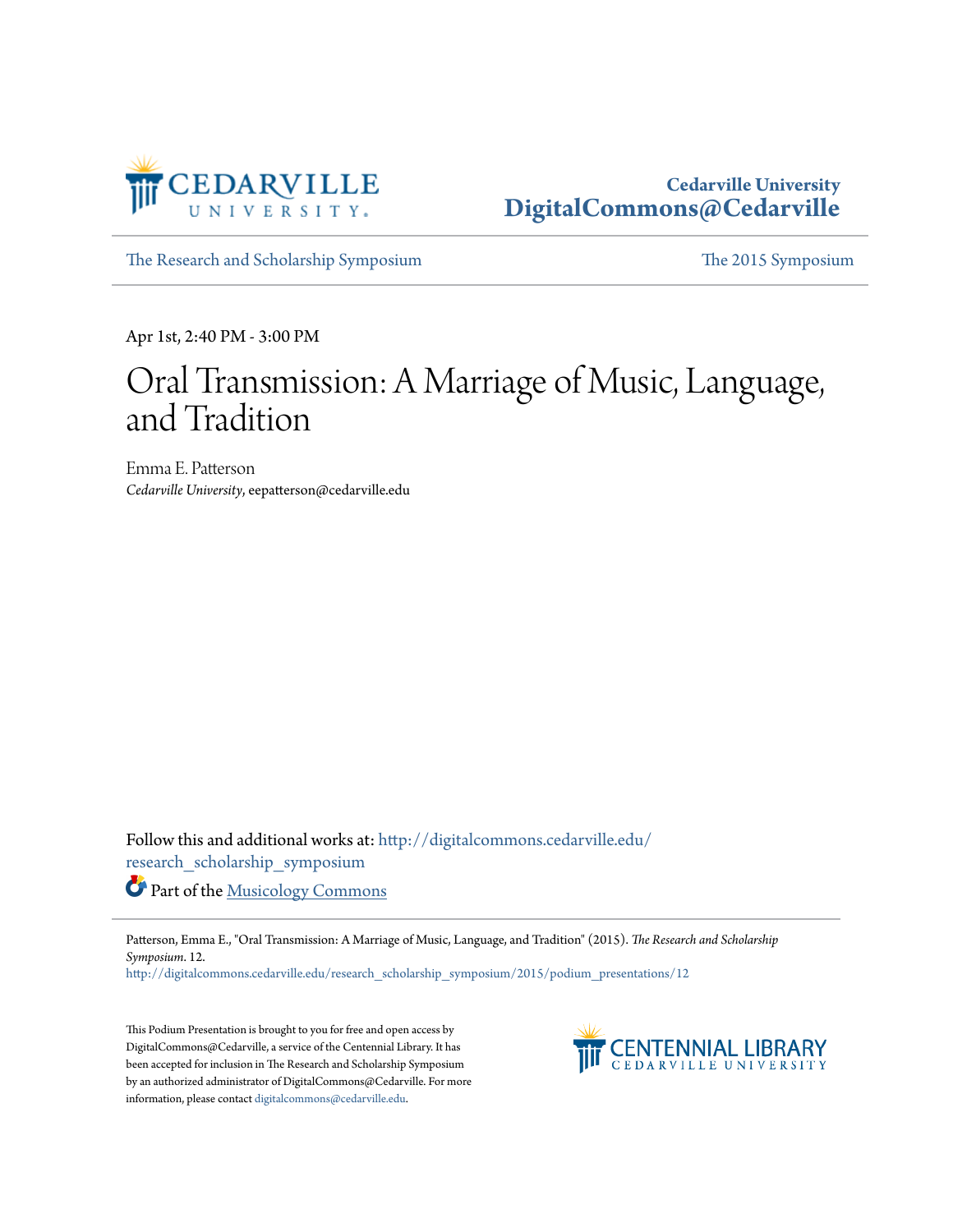## Oral Transmission: A Marriage of Music, Language, and Tradition *Emma Patterson*

When studying a standard music history textbook, the chapters typically go in chronological order by first discussing the earliest forms of music that were transmitted through oral tradition. More often than not there will be comments such as, "Before written notation was developed..." to refer to orally transmitted music practices. However, this encourages a misunderstanding that oral transmission and written notation are opposites. Oral transmission incorrectly becomes the weaker, outdated version of the advanced written music notation. However, oral transmission is far from being an archaic practice.

There is a false dichotomy between oral transmission and written notation, but fortunately, researchers have recently become eager to better understand oral transmission and have developed a much more informed and fascinating answer. Research continues to develop our definition of ancient and contemporary oral transmission.

My goal is to delve into the evolving research and join the conversation on the relevancy of oral transmission.

I propose that oral transmission is not only present in today's world, but is an inseparable part of music in general. Despite misconceptions that music was primitive before it was documented in music notation, oral transmission was a sophisticated method used before as well as amidst music notation and it continues to be inextricably incorporated in music, language, tradition, and culture.

I will examine this topic by challenging common misconceptions about oral transmission, reviewing the evolution of music scholars' views of oral tradition, and exploring examples of oral transmission in contemporary music.

#### Concept and terms should be clarified:

The terms oral and aural tradition are used frequently in research as well as this discourse. Oral culture refers to what is spoken and sung, and aural culture refers to what is heard. Both are necessary for effective transmission to occur, and oral and aural methods are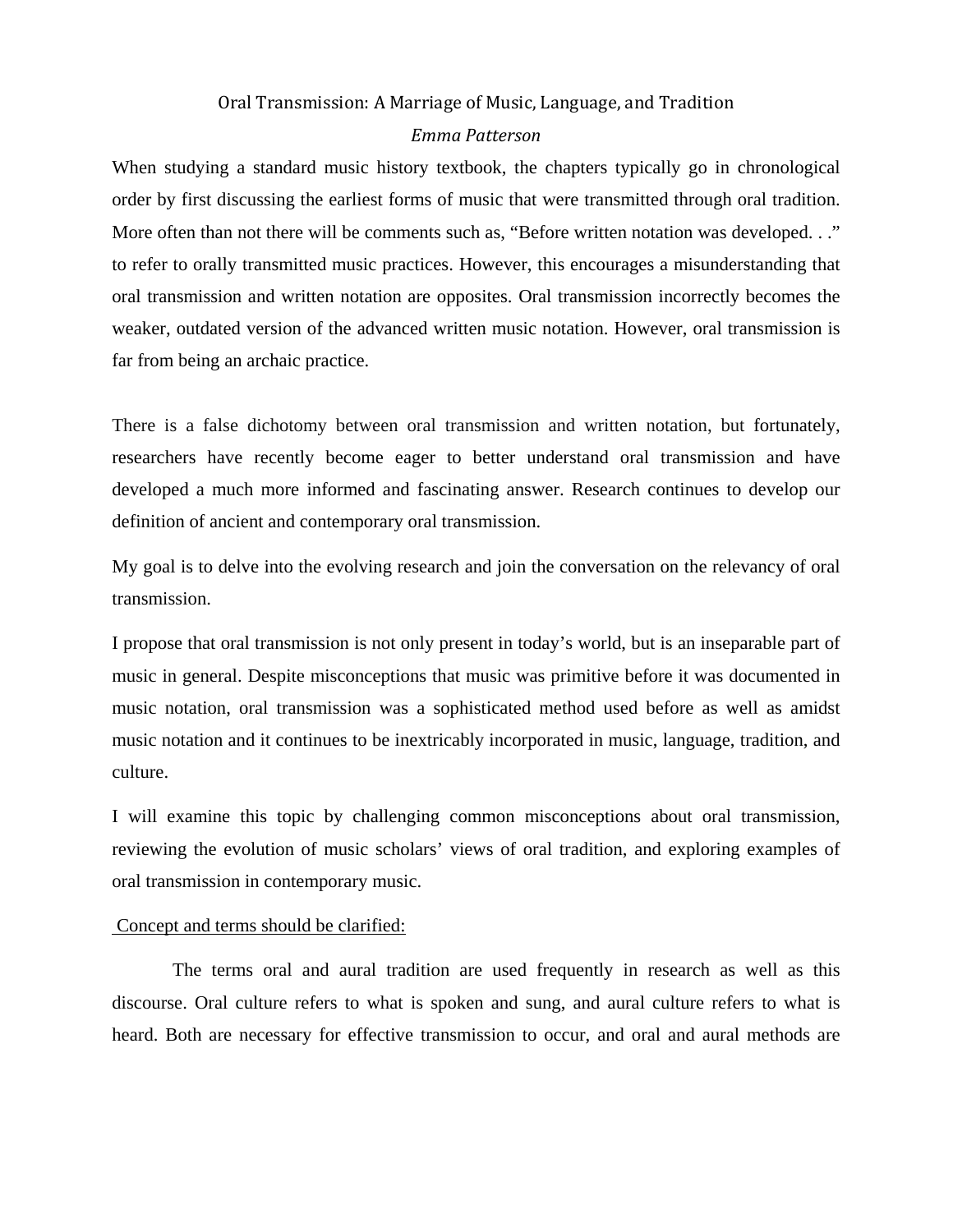almost always simultaneously present in most societies.<sup>[1](#page-2-0)</sup> When oral culture is discussed here, it refers to the combination of both elements and is closely related to oral tradition.

The most notable terms to differentiate are oral transmission and oral tradition. Typically, oral transmission refers to the basic action of passing information, in this case music, through oral and aural means. Oral tradition, however, is the more general concept that synthesizes oral transmission, tradition, and culture.

Misunderstandings about ancient oral transmission that negatively affect the way musicians view music history and also the process of how music was and currently is conceived, recorded, and shared. One of the crucial misunderstandings is the belief that there is a strict dichotomy between oral and written transmission. Leo Treitler addresses this in his article, "Oral, Written, and Literate Process in the Transmission of Medieval Music." He discusses that scholars and musicians view medieval music with this dichotomy in mind because historically, our evidence of orally transmitted music styles ends about the time that our evidence of notated styles begins—around the end of the ninth century.<sup>[2](#page-2-1)</sup> Though this is a correct understanding of how notation developed chronologically, Treitler disagrees with the assumption that they are separate processes, and argues that, "the realization process entailed copying, remembering, and composing, separately or all at once, in various mixes." [3](#page-2-2) Both the oral and notated tradition requires this realization process, so they should not be viewed as opposite styles. Because remembering, copying, and composing naturally occurs in both oral and notated processes, they should be viewed instead as subtly different, complex, and connected traditions.

The belief in a dichotomy between oral and notated traditions also leads to the assumption that music must have been transmitted either imperfectly through oral transmission or perfectly through written transmission. Musicians learning the history of music imagine a tattered, ever changing tune passed from generation to generation through oral means, while a notated piece travels, untouched through time. However, both Treitler in his previous article, and Jordan Sramek in his article, "Seeking Common Ground through Oral Tradition," assert that earlynotated works were typically not effective representations of the orally produced music. The written process is often mistakenly viewed as a stable form of communication in a sort of untouchable vacuum, but many elements, such as the performer, scribe, and various channels the

<span id="page-2-0"></span><sup>&</sup>lt;sup>1</sup> Akesson, "Oral/Aural Culture in Late-Modern Society?" 70.  $\overline{a}$ 

<span id="page-2-1"></span><sup>2</sup> Treitler, "Oral, Written, and Literate Process in the Transmission of Medieval Music," 473-474.

<span id="page-2-2"></span><sup>3</sup> Ibid., 473.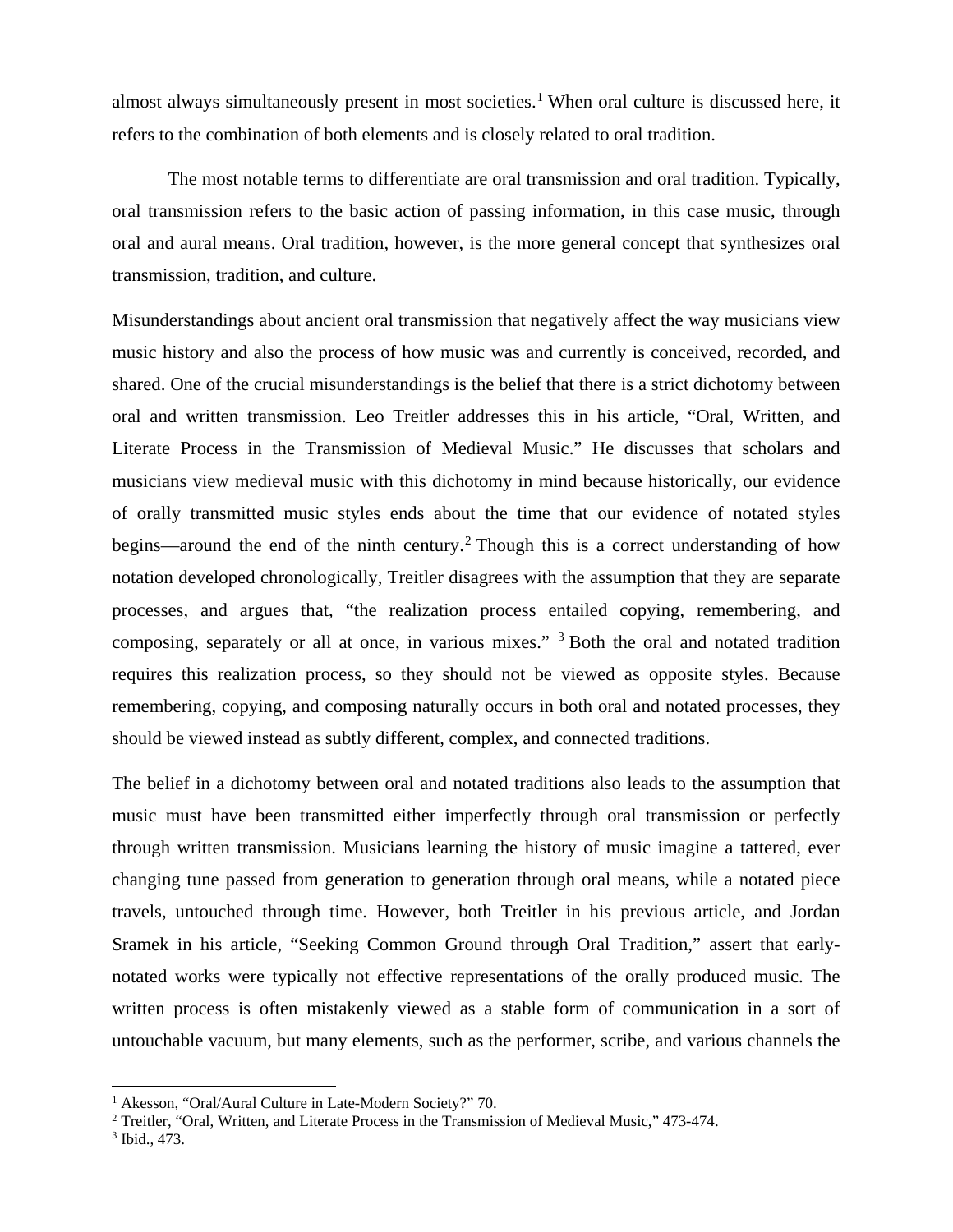music is put through constantly temper with the elements of the music.<sup>[4](#page-3-0)</sup> Also, in these early communities, there was no regular practice of using these notated sources practically or of transcribing the music for preservation. Sramek describes that these works were not at all meant as a perfect copy to use for future reproduction. The earliest neumatic notation was simply an aid for experienced singers to recall from their memories what had already been placed there. Sramek even boldly argues that when looking for solid evidence of ancient music, "musically notated source material of any historical significance is highly unlikely."<sup>[5](#page-3-1)</sup> When contemporary musicians seek to reproduce ancient music, it is often more helpful to look to the tradition itself, such as the memorized skills, styles, and culture, to properly carry on the oral transmission.<sup>[6](#page-3-2)</sup>

However, there also shouldn't be the notion that when orally transmitted music was first notated, it was haphazardly written down. It is true, early notation was simply a series of "mnemonic symbols" above the text,  $\frac{7}{1}$  $\frac{7}{1}$  $\frac{7}{1}$  and it was also deficient in many instructions that contemporary musicians and scholars would consider necessary in transmitting music. However, these texts had a "very handsome and tidy physical appearance," proving these texts were not hasty notes scribbled down to help a specific musician. <sup>[8](#page-3-4)</sup> In context of the period, composers, scribes and performers had a thorough knowledge of the performance tradition and skills involved. The scribes intentionally only included what was necessary to signal the musicians at that time of the general melodic curve of the song while they performed. The musicians would then pull from their minds the skills and traditions already in place to properly perform the piece. This also emphasizes my claim that oral and notated transmission of music are two traditions that developed to work together. Oral tradition is the medium by which music is created and rests in musicians' minds, and written tradition is the medium that keeps the oral tradition alive, aids the musician's memory, and serves as the means of transmitting musical information indirectly.

There is substantial evidence for the interdependence of oral and notated music from distinguished musicologists in the field. During a lecture at Harvard University in 1989, Albert B. Lord describes how during the times of vibrant oral tradition, "the singer and the audience shared knowledge and had the same sense of values. . .they shared tradition."[9](#page-3-5) The tradition of sharing and experiencing music and tradition together was the motivation behind oral

<sup>4</sup> Ibid., 473.  $\overline{\phantom{a}}$ 

<span id="page-3-1"></span><span id="page-3-0"></span><sup>5</sup> Sramek, "Seeking Common Ground through Oral Tradition," 215.

<span id="page-3-3"></span><span id="page-3-2"></span> $6$  Ibid., 217.

<sup>7</sup> Ibid., 216.

<span id="page-3-5"></span><span id="page-3-4"></span><sup>8</sup> Treitler, "The Transmission of Medieval Music," 477.

<sup>9</sup> Due and Lord, "Performance and Performer: The Role of Tradition in Oral Epic Song."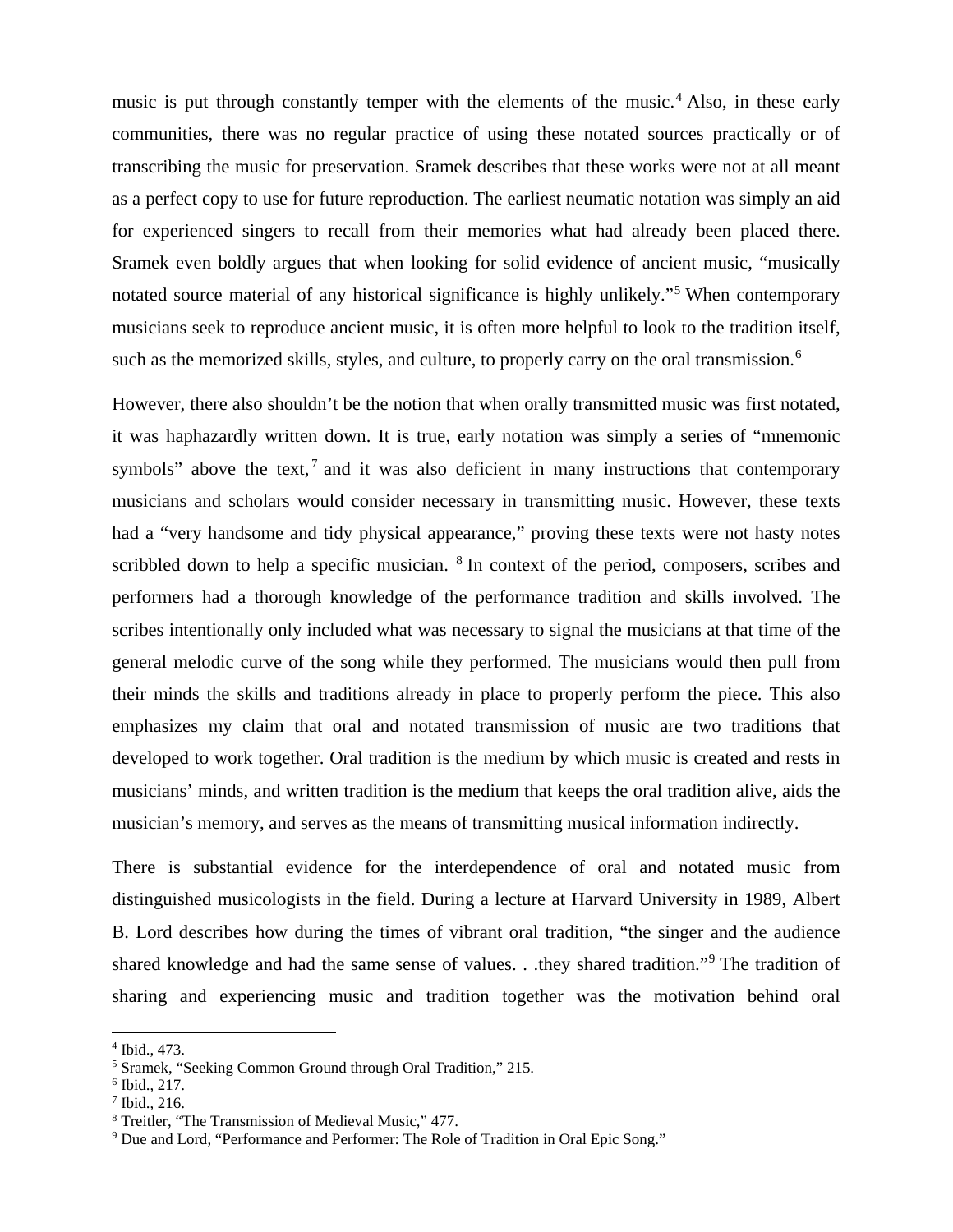transmission and could essentially be the motivation for music in general. However, the motivation for early music notation was the need for subtle reminders and documentation of the oral tradition. Leo Treitler remarks in his research, "There is no reason to think that it is a fundamentally different process if the maker has written the chant down in a book rather than singing it out in the service." <sup>[10](#page-4-0)</sup> Both scholars remark that oral and written traditions actually work together. The notated music is the documentation of the oral performance practice.

This previous research provides a foundation and helps sift through some misconceptions about oral transmission. There is also now a growing amount of research that builds on initial studies and illustrates new ideas contemporary experts have about ancient oral music transmission. Anna Maria Busse Berger, a noted scholar of the connections between music and memory, commented in her book, *Medieval Music and the Art of Memory*, that music scholars have started to, "ask where, when, and why many of our views on music history originated,"<sup>[11](#page-4-1)</sup> There are specific concepts scholars have started to understand and appreciate about oral transmission that assert its continuing relevancy. Researchers can even trace the development of appreciation for oral transmission over the decades.

One primary example is the budding concept of melodic stability. The initial misassumption when considering the faults of orally transmitted music is that oral transmission is like a game of telephone. The original phrase is whispered from one person to the next until by the end of the line of listeners and re-interpreters the phrase is often completely different from the original or just complete nonsense. However, orally transmitted music follows a different pattern than the telephone game's basic principles. Composers were not trying to "trick" listeners with unusual patterns but sought to compose music with ease of future oral transmission in mind. The performers perpetuating the song were insistent on keeping the melodic structure intact and were well trained in the musical conventions the composer followed.

Earlier sources already indicate there is surprising melodic stability in orally transmitted songs. Bertrand H. Bronson wrote his article, "Melodic Stability in Oral Transmission" in 1951, and he discusses how melodic stability in ancient times was already a prevalent idea during his time.<sup>[12](#page-4-2)</sup> He compares the stability to biology, where we find "The same infinite variety among the individuals of a species. . .but, over all, an imperious insistence upon self-perpetuation in generic

<span id="page-4-0"></span><sup>10</sup> Treitler, "The Transmission of Medieval Music,*"* 480.  $\overline{a}$ 

<span id="page-4-2"></span><span id="page-4-1"></span><sup>&</sup>lt;sup>11</sup> Busse Berger, *Medieval Music and the Art of Memory*, 9.<br><sup>12</sup> Bronson. "Melodic Stability in Oral Transmission," 50-55.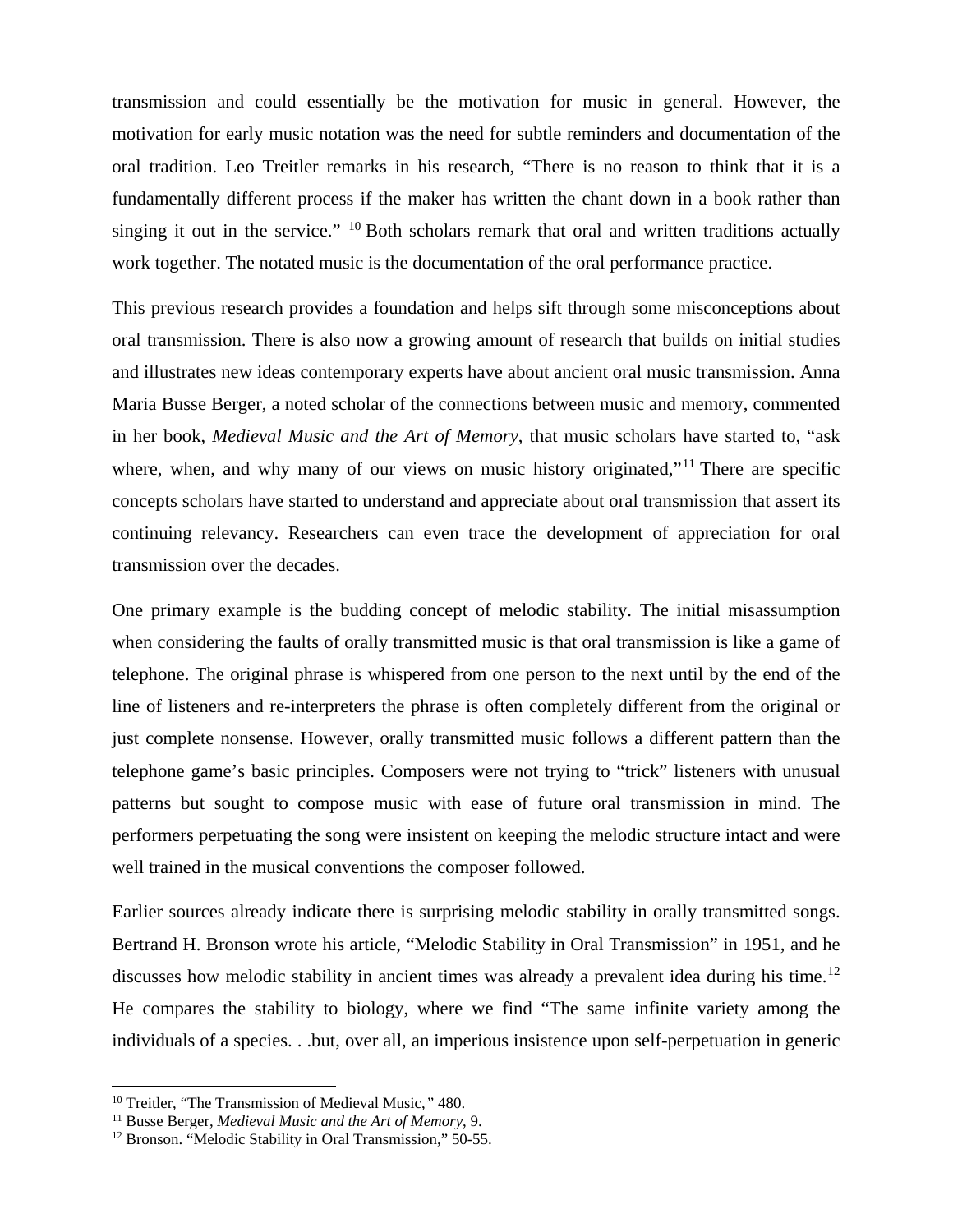types."[13](#page-5-0) Bronson then plots the melodies of a family of the same folk song and proves how the song, even over generations, follows the same melodic contour. It is important to note that Bronson does disclaim there is also evidence for partial or total avoidance of particular notes.<sup>[14](#page-5-1)</sup> However, this only perpetuates a developing idea that oral transmission was not an act of carbon copying a song in a collective memory, but rather recreating and perpetuating a song while keeping its essential shape and elements intact.

Further down the lineage of this concept is research from Leo Treitler, who, in 1974, identifies the same concept in his article, "Homer and Gregory: The Transmission of Epic Poetry and Plainchant." He defends the stable and enduring tradition of orally recreating and developing music by asserting, "remembering is a process not of reproduction but of reconstruction."[15](#page-5-2) The stable "melodic contour" that Bronson previously mentions in his article is further described as "points of orientation" in Treitler's writing. Treitler takes the position that orally transmitted music has formulas that have developed because of the essential need to remember music in this way. The performers know the melodic types, and the formulas are what are memorized more than anything else. There is a strategy the performers use for recreating these melodies and songs, so it is hardly the pure act of copying exactly what the performer heard from the previous transmission.

The most recent research continues to expand on these ideas and focuses most on the overall complexity and deeply rooted connection between oral transmission and music itself. In her article, "Music as Means of Transmission in Jesus Communities," written in 2013, Holly Hearon doesn't even distinguish between oral transmission and notated transmission.<sup>[16](#page-5-3)</sup> Instead, she seeks to clarify the distinction between music and language itself. She describes, "When words and music are combined as song, the result is a distinctive communicative medium that is neither wholly words nor wholly music."<sup>[17](#page-5-4)</sup> She considers oral transmission as tightly woven with speech itself. This describes one of the most distinctive developments of our contemporary understanding of oral tradition and transmission and also lends to how fluid our definition of it has become. Orally transmitted music is hardly viewed as a genre or style but as an integral part of music, language, and culture.

<sup>13</sup> Ibid., 51. j

<span id="page-5-1"></span><span id="page-5-0"></span><sup>14</sup> Ibid., 54.

<span id="page-5-2"></span><sup>&</sup>lt;sup>15</sup>Treitler, "Homer and Gregory: The Transmission of Epic Poetry and Plainchant," 344.

<span id="page-5-3"></span><sup>&</sup>lt;sup>16</sup> Hearon, "Music as Means of Transmission in Jesus Communities," 180-190.

<span id="page-5-4"></span><sup>17</sup> Ibid., 181.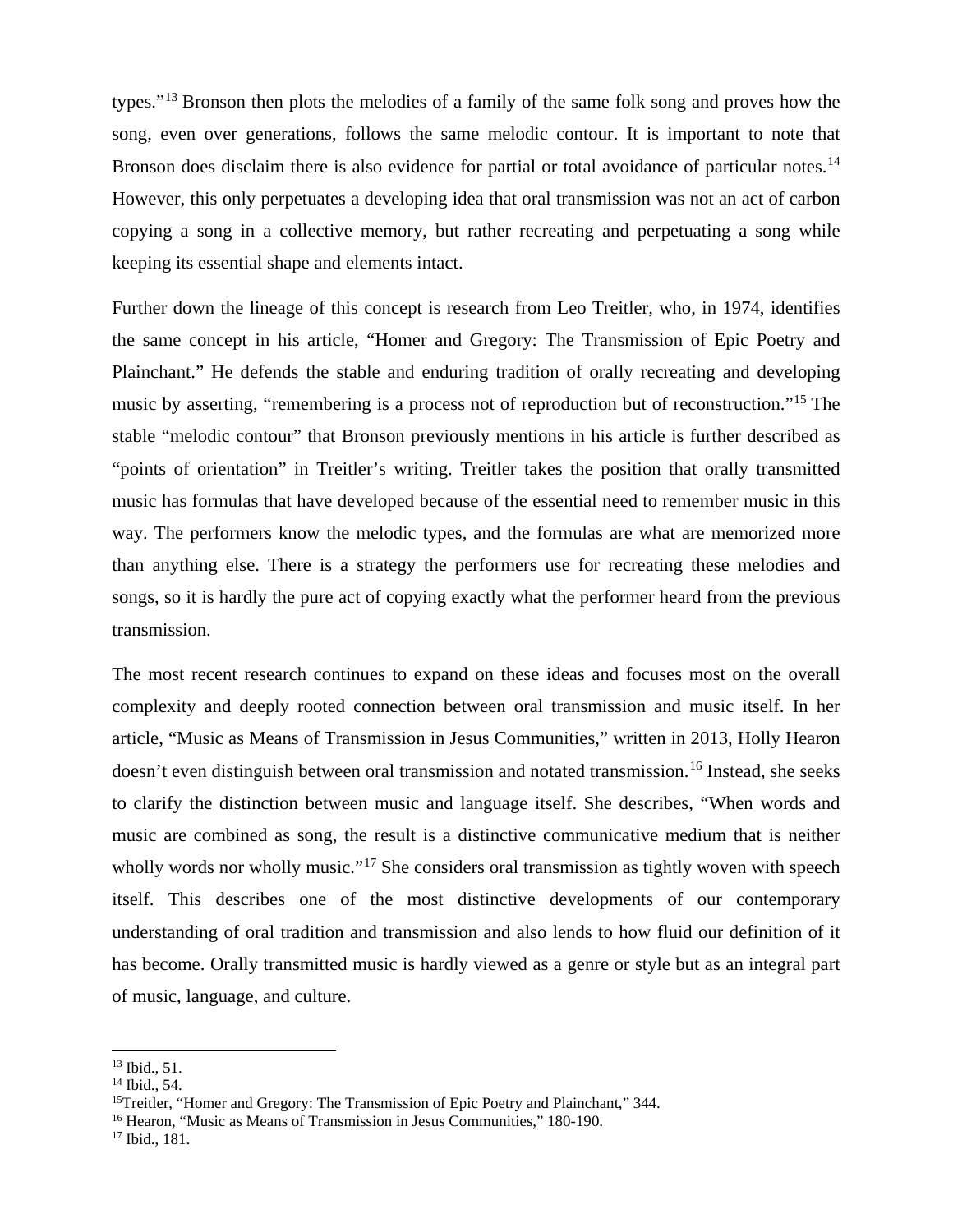A contributing factor to the oral transmission discussion is new findings that there was a greater amount of improvisation valued in orally transmitted music of the ancient past than we understood before.<sup>[18](#page-6-0)</sup> When an amount of improvisation is present, and orally transmitted music was performed as an interpretation of a piece, music becomes a representation of the overall music context and culture of the time. Hearon comments, "Participants are a part of an ongoing creative process," and praises oral tradition as essential to a "community's 'canon' of tradition."[19](#page-6-1) Composers and musicians within this tradition are cultural ambassadors responsible for not only understanding the methods and rules for the music, but also interpreting it with their own cultural context and flavor. The contemporary appreciation for oral transmission has certainly increased, and research supports that oral tradition has the power to, "effect social reproduction and serve to unite and define social groupings."<sup>[20](#page-6-2)</sup> Now, instead of a rudimentary method of reproducing and continuing music, oral transmission is defined as a practice that intertwines language, music, and culture.

Most of this research for oral tradition is from ancient music, but language, music, and culture still certainly exist in the current day. Composers and musicians are still considered cultural ambassadors because they certainly interpret music with their own cultural context. These "ancient" oral tradition styles play just as vibrant a role as they did in ancient times because oral transmission is inextricably intertwined with music as a whole. Ingrid Akesson discusses the role of oral tradition in modern society in her article, "Oral/Aural Culture in Late-Modern Society? Traditional Singing as Professionalized Genre and Oral-Derived Expression," and first describes the natural marriage of oral and aural tradition. She describes how they both naturally occur together in societies because the transmission occurs with both a speaker and a listener. She regards them as a continuum rather than separate modes, and they "mutually interact and affect each other."<sup>[21](#page-6-3)</sup> Though the connection between oral and aural transmission this seems obvious, it further affirms that oral tradition occurs inherently in all social contexts.

Akesson also asserts the consistency of oral tradition through time and establishes, "Tunes have chiefly been transmitted in oral/aural ways, far into the twentieth century, and into our own time."<sup>[22](#page-6-4)</sup> Melodies and songs are still mostly orally derived, and this also pertains to the passing

<span id="page-6-4"></span><sup>22</sup> Ibid., 71.

<sup>18</sup> Ibid., 186. j

<span id="page-6-1"></span><span id="page-6-0"></span> $19$  Ibid.

<span id="page-6-2"></span><sup>20</sup> Ibid., 182.

<span id="page-6-3"></span><sup>21</sup> Akesson, "Oral/Aural Culture in Late Modern Society?"67-84.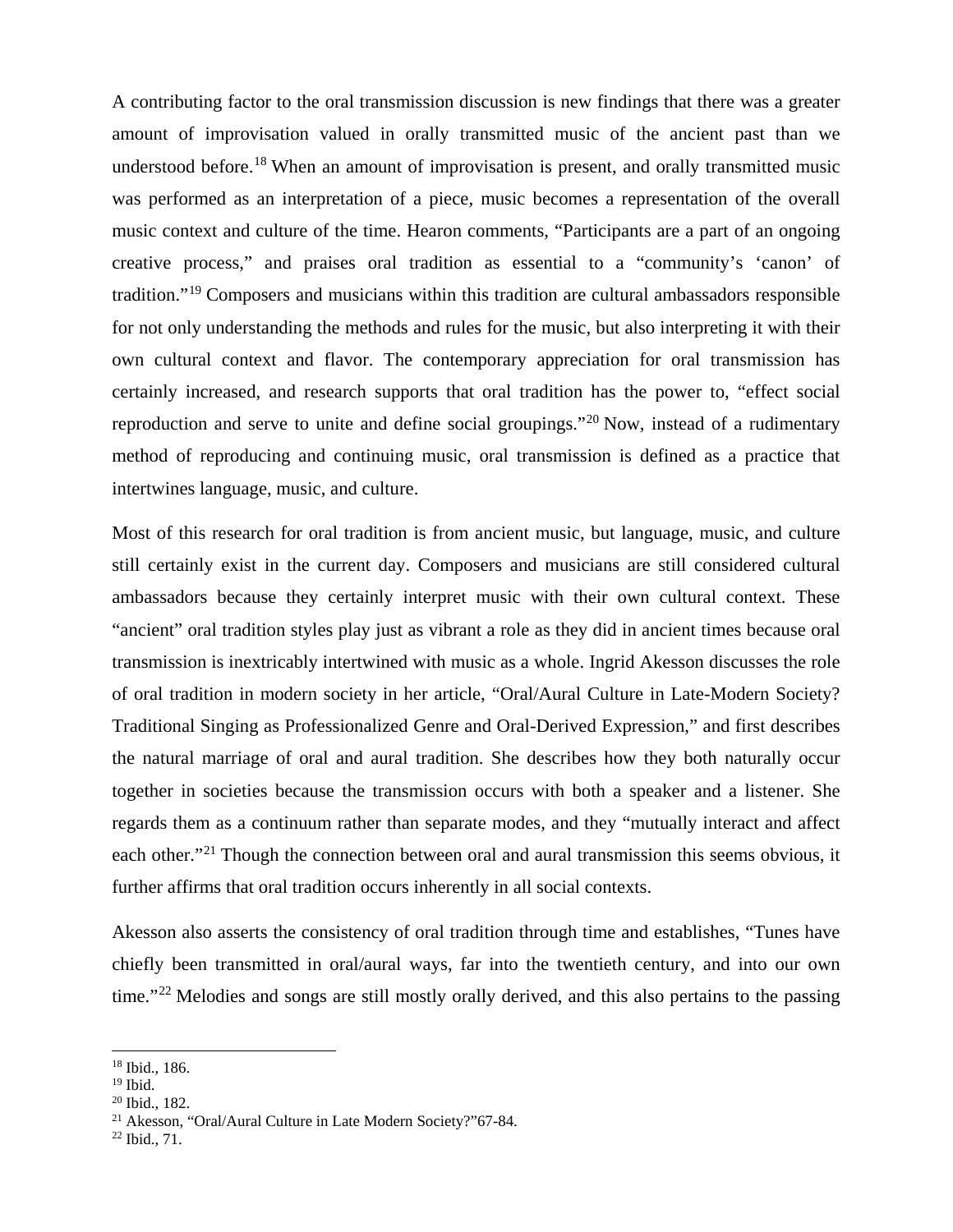on of performance styles and skills. She also interestingly states that it is considered true mediated orality if it is "subject to continuous change."[23](#page-7-0) Akesson alludes that in order for oral transmission to be authentic, it in fact should be malleable and perhaps should change from transmission to transmission. This concept was discussed earlier for evidence of medieval melody stability, but there is evidence of the malleable yet continuous melody in current music. Some examples of acceptable modern transmission are borrowing stanzas and refrains from other ballads, stressing certain motifs, melodic variation, minor changes in the text, changing the mood of the music through changing keys or chord patterns, and creating entirely new melodies for the text. [24](#page-7-1)

However, even with a simple understanding of music history, researchers can see musical transmission has certainly changed since ancient times. So what is the largest change? While the presence of oral transmission is certainly alive, there has been a change in the amount of vertical transmission versus horizontal transmission.<sup>[25](#page-7-2)</sup> Horizontal transmission is the dispersal of music to other people in one generation at one time, while vertical transmission is the prolonging of music to later generations. Horizontal transmission still certainly exists, while vertical oral transmission is not as pertinent. Written notation more effectively executes vertical transmission, because written scores and music more accurately transmits information to later generations. However, oral transmission is still richly horizontally active because musicians and music lovers are constantly sharing and transmitting music to each other.

Examples of how horizontal transmission occurs in late modern society are strongly tied to the growing mediatized world. Scholars use the term "mediated orality"[26](#page-7-3) to describe anything that assists in the oral transmission process, and in the contemporary world, mediated orality is now typically associated with technology. Technology, though it is notated in a way, is more of an electronic version of oral transmission. CDs, MP3 players, recording equipment, internet, and social media especially are important elements of contemporary oral tradition. Miikka Salavuo asserts that the Internet is no longer just about finding information; it is ingrained in our way of

- <span id="page-7-1"></span><span id="page-7-0"></span><sup>24</sup> Ibid., 76.
- <span id="page-7-2"></span><sup>25</sup> Ibid., 73.

<sup>23</sup> Ibid., 74.  $\overline{a}$ 

<span id="page-7-3"></span><sup>26</sup> Ibid., 74.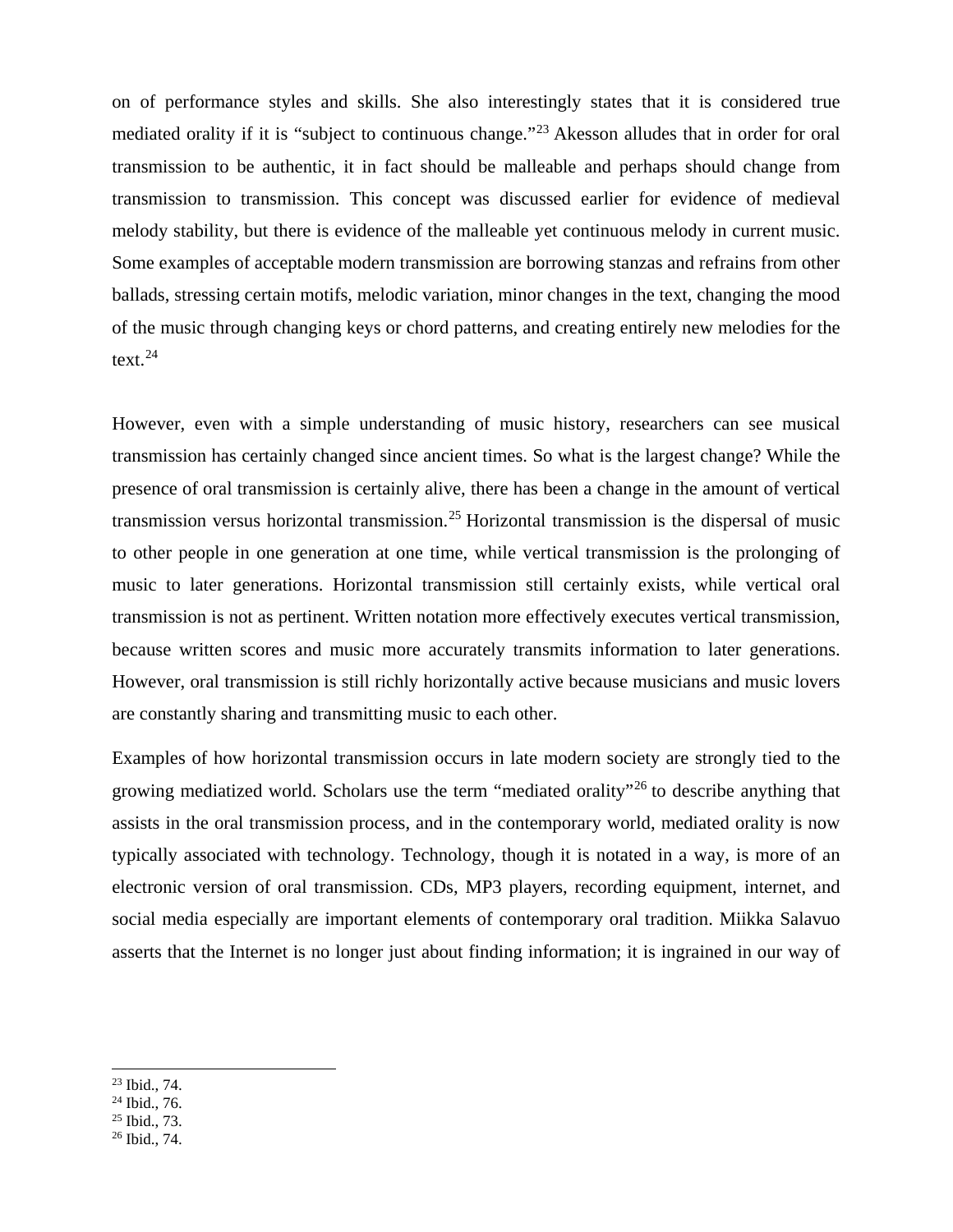life.<sup>[27](#page-8-0)</sup> Salavuo and a number of other researchers have also picked up on how oral tradition has already become ingrained in our Internet and social media habits.

A sense of belonging to a community is a motivation behind internet and social media especially, and that motivation is also essential to the lifeblood of oral tradition. Much value in the way we use the internet now comes from the possibilities to externalize our own ideas, music included, as well as explore other musicians, music, and communities to interact with.<sup>[28](#page-8-1)</sup> One of the most well known examples of mediated musical oral transmission in social media is YouTube. Musicians can easily post their videos of music they perform and viewers all over the world can immediately access their work. Viewers can then quickly learn the music by listening to it and may even copy the performer's piece and interpret and perform it themselves. The constant activity on Youtube and social media in general of uploading one's own music, listening to other's music, providing and receiving feedback, recommending music, connecting together and making joint projects, and blog posts about the song-writing process are all examples of oral transmission at work in late modern society. [29](#page-8-2) In some ways, social media is providing a much more horizontal transmission of music than ever before with the wide stretching breadth of the Internet community.

Another example of oral transmission permeating contemporary music is music education. Interestingly, an emphasis on aural music learning was not part of "traditional" learning styles in formal education of the past. In her article, "Social Media as an Opportunity for Pedagogical Change in Music Education," Miikka Salavuo describes, "The idea of collaborative processing of knowledge, alongside the culture of contributing to traditional practices of education was often alien to the existing learning culture."[30](#page-8-3) However, the idea of intentionally incorporating aural learning and oral tradition in our music education is blossoming. Salavuo remarks that in recent years, we have become, "much more conscious of our historical past. Our late modern society is starting to view oral transmission as an important pedagogical tool."[31](#page-8-4) Music educators now see oral transmission and aural skills as an effective technique to help students focus on playing style, interpretation, and individuality rather than simply duplicating the tune.

<span id="page-8-0"></span>Education," 121-136.

<sup>&</sup>lt;sup>27</sup> Salavuo, "Social Media as an Opportunity for Pedagogical Change in Music  $\overline{a}$ 

<span id="page-8-1"></span><sup>28</sup> Ibid., 123.

<span id="page-8-2"></span><sup>29</sup> Ibid., 126-127.

<span id="page-8-3"></span><sup>30</sup> Ibid., 121-136.

<span id="page-8-4"></span><sup>31</sup> Akesson, "Oral/Aural Culture in Late Modern Society?" 74.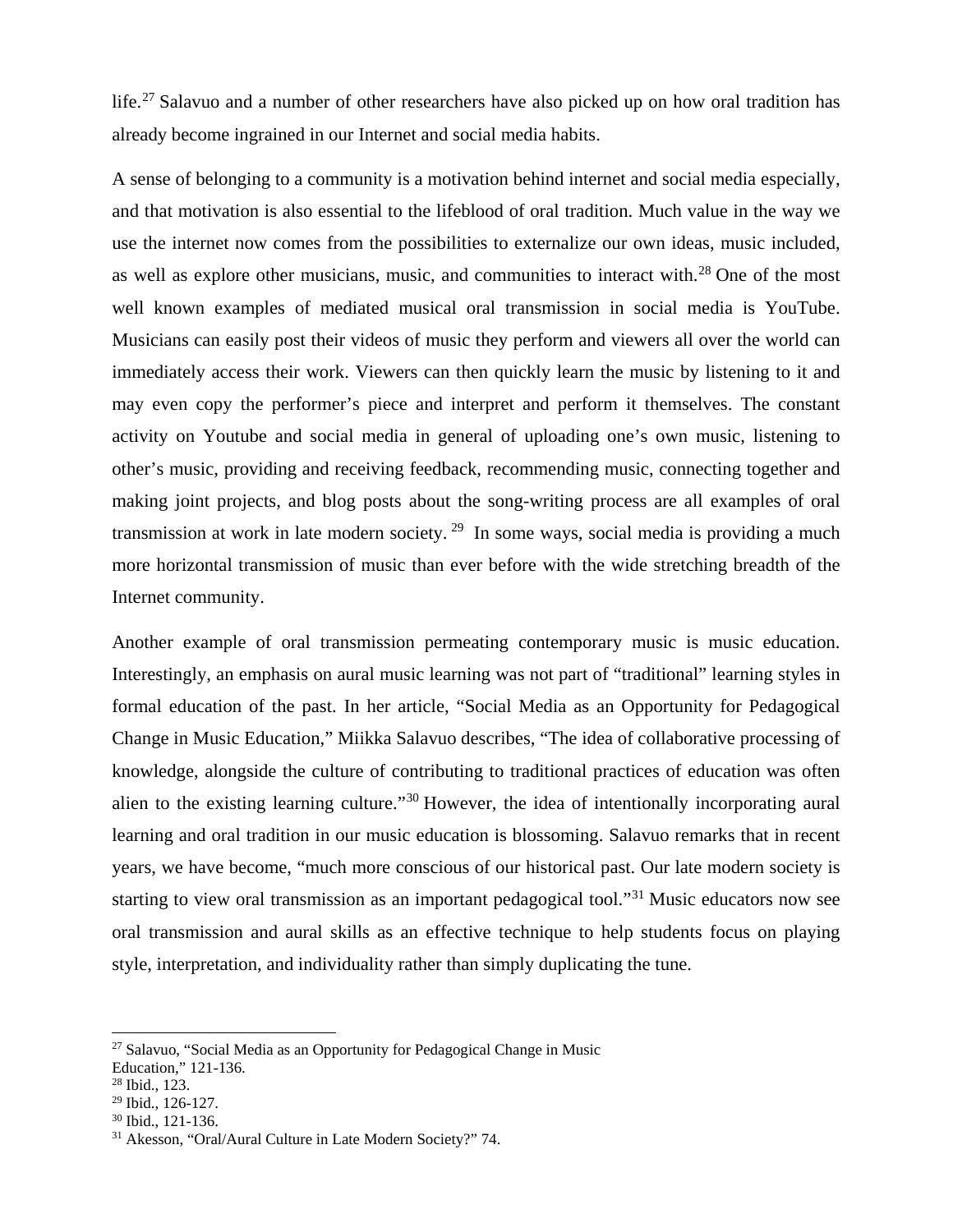Music educators are engaging in the tradition and also adding elements to fit the contemporary times. Technology plays a strong role in not only mediating the social element of oral tradition, but also the educational element. Kathryn Marsh in her article, "Mediated Orality: The Role of Popular Music in the Changing Tradition of Children's Musical Play," reinforces that technology reinforces the repetitive and social learning that is involved with oral tradition. Listening and watching videos and CDs provide templates for children to learn whole songs and the formulas that shape them and allow them to "utilize their own ways of learning to derive what they require from this oral-aural source."[32](#page-9-0) Ancient methods of absorbing and recalling large amounts of music required learning patterns and skills more than pure memorizing. Similarly, contemporary music media provides a repetitive mediated orality that encourages memorizing patterns, shapes, and formulas for music.

This whole idea of oral tradition in music education is contradictory to the more traditional, instructivist model of education, which typically involves only receiving and internalizing information from another source. However, the growing interest in engaging oral transmission in education shows a growing recognition of some of the most natural and human ways to learn through social interaction and developing skills.

An example of how oral transmission naturally occurs is in children's play. When Marsh discusses mediated orality, she uses the specific example of contemporary children's musical play. There is a misassumption that children's musical play is threatened by contemporary music styles and technology, but Marsh argues that it is simply another part of oral tradition that continues to develop the oral culture. Electronic sources such as radio, video, and digital audio, are not only relevant, but an, "integral part of [children's] auditory and visual environment."<sup>[33](#page-9-1)</sup> When children engage in the current popular music through the mediated oral methods, they are enriching their music education and societies' oral tradition. The singing games and music children use during play are predominantly transmitted through oral methods. Marsh even references back to Albert B. Lord and connects these concepts with his original concept of oral transmission being associated with formulas. She cites, "As part of an active oral tradition, children's playground singing games are composed orally by means of combining culturally predetermined formulae, a formula being defined as a standardized pattern of sounds which will

<span id="page-9-1"></span><span id="page-9-0"></span><sup>&</sup>lt;sup>32</sup> Marsh, "Mediated Orality," 2-12. į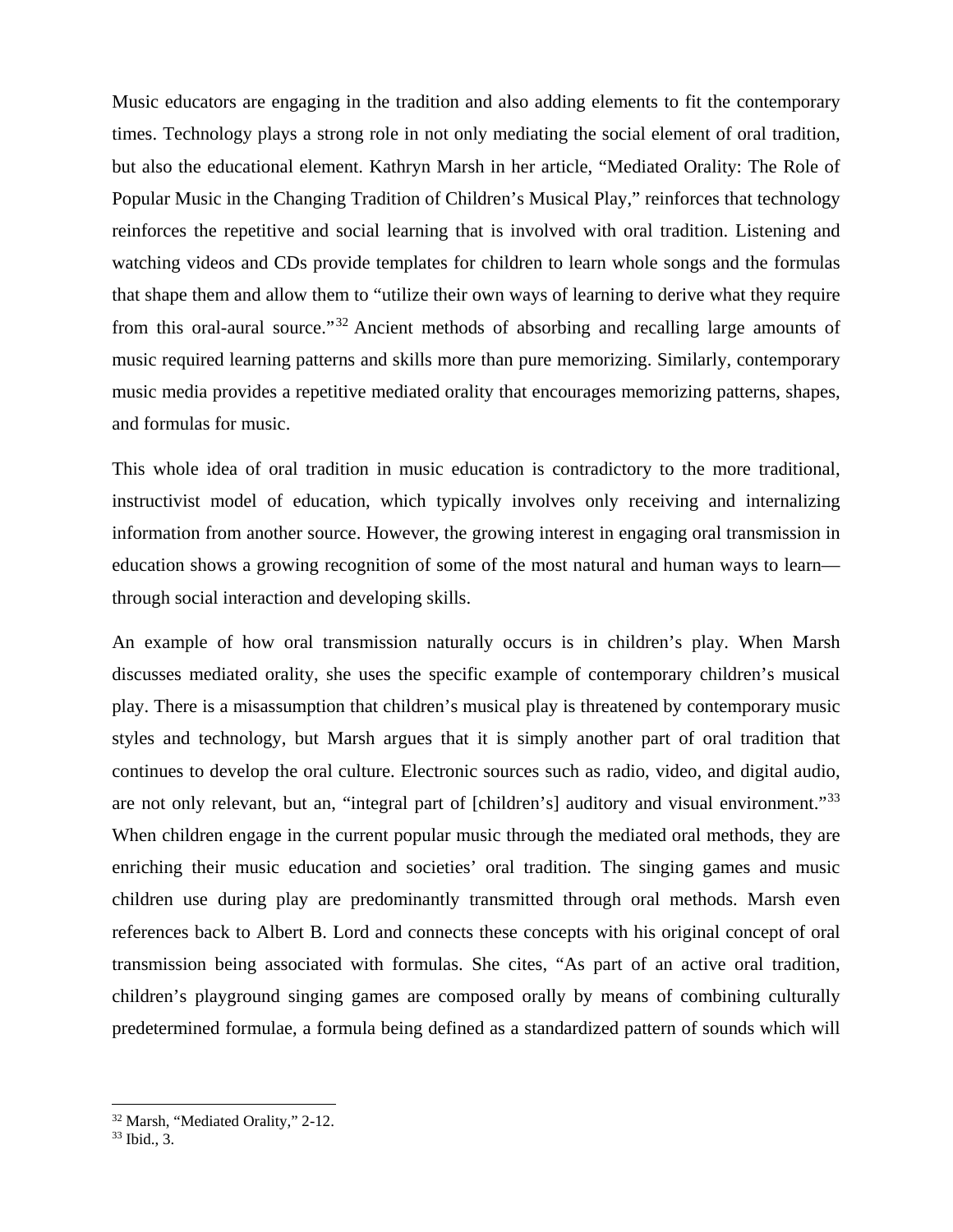evoke an implicit meaning for those within the culture (Lord 1960)."<sup>[34](#page-10-0)</sup> Even in contemporary children's musical play, there is evidence of oral tradition through remembering and utilizing patterns and incorporating culture and interpretation.

Late modern children's learning habits also easily connect back with Busse Berger's discussion about medieval learning techniques. A young boy during the medieval era, "from the moment [he] entered a monastery. . .spent much of his time singing and memorizing chant."<sup>[35](#page-10-1)</sup> Young children then, even if for different reasons, memorized chants and psalms by heart. Even when they could read and write, they still memorized music and writing was still used as a "mnemonic tool."[36](#page-10-2) This can be seen in contemporary children's musical learning, too. Even when children are learning basic music notation, songs from popular media are still learned by heart, and children develop musical habits and understandings through the music they hear everyday.

Children aren't the only ones naturally using oral transmission in late modern society. Adult musicians use oral tradition abundantly, and jazz music especially is a key example of relevant oral tradition. Kenneth E. Prouty in his article, "Orality, Literacy, and Mediating Music Experience," even criticizes notated learning styles and praises the oral learning focus in jazz music for surpassing intellectual barriers.<sup>[37](#page-10-3)</sup> Prouty describes how musical apprenticeships are still extremely valued in the jazz community and other music communities as well.<sup>[38](#page-10-4)</sup> Jazz teaching usually follows a structure where the teacher plays a selection and the student repeats it to the best of his ability, with very little written guidance. Also, when learning jazz, teachers will often tell their students to "listen to the greats." Jazz is one of the many genres of music that cannot be taught simply from written notation, so jazz musicians learn from constantly listening, copying, and interpreting music from great musicians of the past and present.

This is evident in the popularity of fake books for jazz and other popular music. Musicians use fake books, essentially simplified chord charts of popular songs, to use as a guideline for the more intricate music they play. Fake books are not meant to be followed exactly but instead provide an aid for musicians to recall melodic information they already have in their memories. Does this sound familiar? Just as medieval musicians would use neumes to remind them of the

<sup>34</sup> Ibid. į

<span id="page-10-1"></span><span id="page-10-0"></span><sup>35</sup> Busse Berger, *Medieval Music and the Art of Memory*, 47.

<span id="page-10-2"></span><sup>36</sup> Ibid., 48.

<span id="page-10-3"></span><sup>37</sup> Ibid.

<span id="page-10-4"></span><sup>38</sup> Prouty, "Orality, Literacy, and Mediating Musical Experience," 317-334.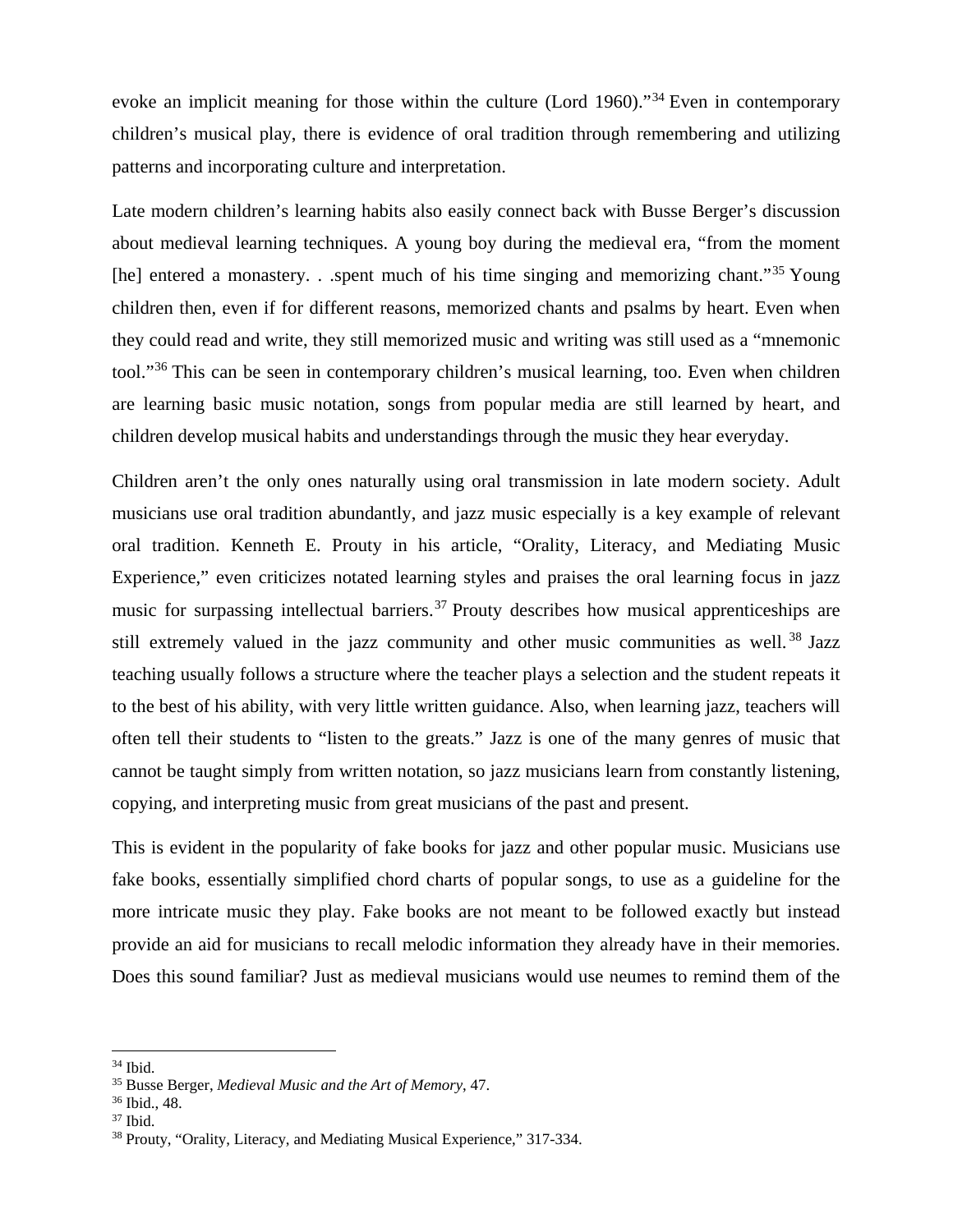melody and patterns they already learned, contemporary musicians use fake books to give melodic signals and stir their memory for the correct musicality.

Breaching the barriers of its reputation as a stagnant custom that occurred before written notation developed, oral transmission has been a pervasive practice throughout the history of music. From communication in ancient medieval times to education in current music circles, there is an abundance of research pointing to the essential qualities of oral transmission that inextricably marries it to music, language, and culture. Oral transmission is not something that needs to be specifically revived or taught, because it is a tradition that will always occur as long as music, language, and culture are present. However, it can be further encouraged as an effective pedagogical tool and celebrated as it continues evolving as culture and music evolves as well. Its characteristics of repetition, skill-based learning, and consistency along with flexibility make musical oral transmission a practice that has stood the test of time, from the development of written musical notation to the advancement of technology and social media.

## Bibliography

- Akesson, Ingrid. "Oral/Aural Culture in Late Modern Society? Traditional Singing as Professionalized Genre and Oral-Derived Expression." *Oral Tradition*. 27/1 2012): 67-84.
- Bennet, A. *Popular Music and Youth Culture: Music, Identity and Place*. London: Palgrave Macmillan, 2000.
- Bronson, Bertrand H. "Melodic Stability in Oral Transmission," *Journal of the International Folk Music Council* 3 (1951): 50-55. [http://jstor.org/stable/835773.](http://jstor.org/stable/835773)
- Busse Berger, Anna Maria. *Medieval Music and the Art of Memory.* Berkeley, CA: University of California Press, 2005.
- Due, Casey and Albert B. Lord. "Performance and Performer: The Role of Tradition in Oral Epic Song," [http://chs119.chs.harvard.edu/mpc/about/due.html.](http://chs119.chs.harvard.edu/mpc/about/due.html)
- Gordon, Edwin. *Learning Sequences in Music: A Contemporary Music Learning Theory.* Chicago: GIA Publications, 2007.
- Hanna, Wendell and Kevin Kelly. "Web 2.0: A Return to Participatory Oral Traditions in Music Education." *American Music Teacher* October/November(2013): 29-33.
- Hearon, Holly E. "Music as a Medium of Oral Transmission in Jesus Communities." *Biblical Theology Bulletin* 43:4(2013): 180-190. DOI: 10.1177/0146107913504874.
- Landels, John G. *Music in Ancient Greece & Rome.* New York, NY: Routledge, 1999.